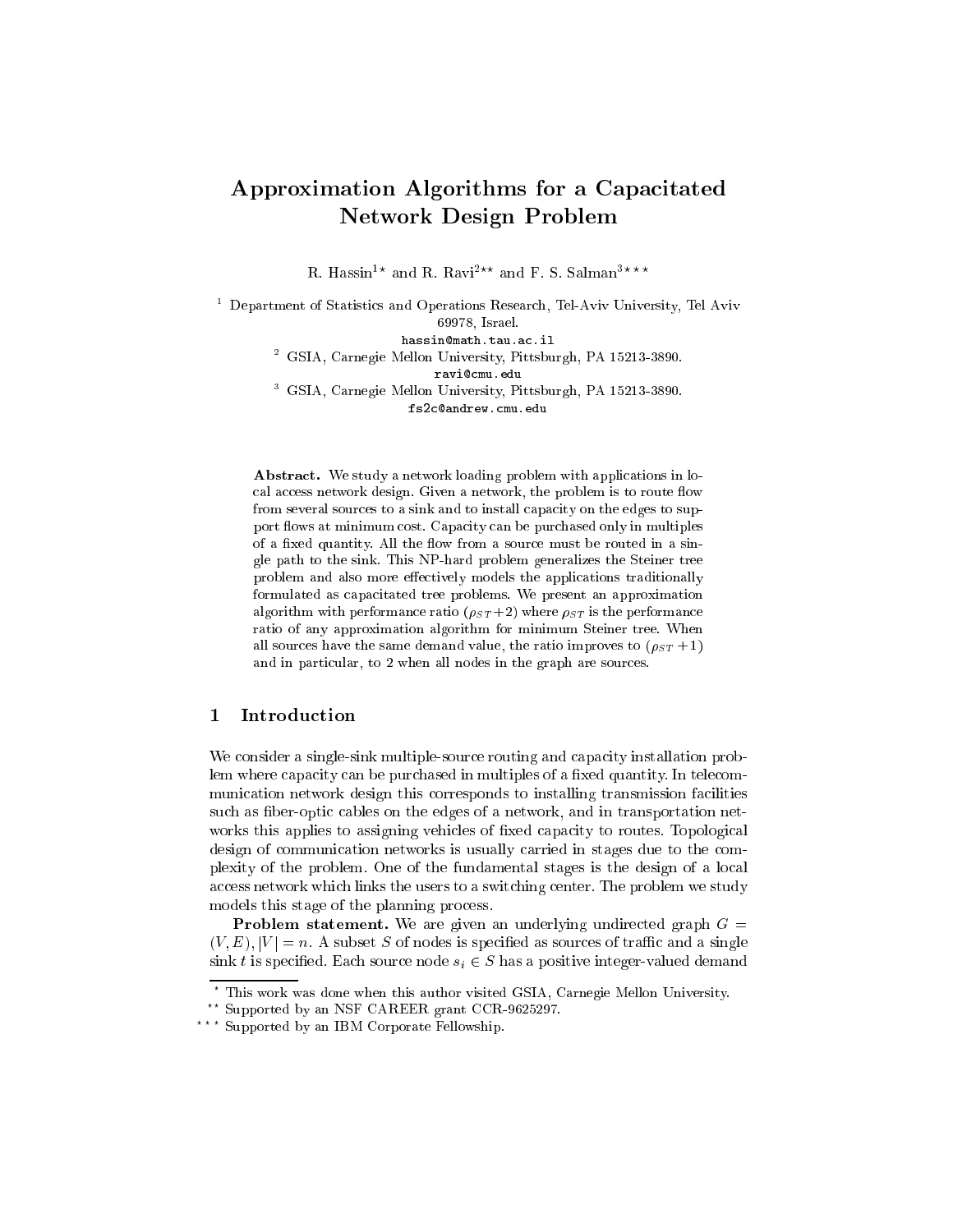$dem_i$ . All the traffic of each source must be routed to t via a single path, that is now cannot be bifurcated. The edges of G have lengths  $\ell : E \to \pi$  , without loss of generality, we may assume that for every pair of nodes  $v, w$ , we can use the shortest-path distance  $dist(v, w)$  as the length of the edge between v and  $w$ ; Therefore, we take the metric completion of the given graph and assume all edges from the complete graph are available. Capacity must be installed on the edges of the network by purchasing one or more copies of a facility, which we refer to as the "cable" based on the telecommunication application. The cable has per unit length cost c and capacity u. Without loss of generality we can assume  $c = 1$ .

The problem is to specify for each source  $s_i$ , a path to t to route demand  $dem_i$  such that cables installed on each edge of the network provide sufficient capacity for the flow on the edge, and total cost of cables installed is minimized. Notice that we allow paths from different sources to share the capacity on the installed cables, the only restriction being that the capacity installed on an edge is at least as much as the total demand routed through this edge.

The problem is NP-hard since the problem with cable capacity large enough to hold all of the demand is equivalent to a Steiner tree problem with the sources and the sink as the terminal nodes.

Previous Work. This problem has been studied in the literature as the network loading problem, together with its variations such as the multicommodity and multiple facility cases. For a survey on exact solution methods see the chapter on multicommodity capacitated network design by Gendron, Crainic and Frangioni in [SS99]. In spite of the recent computational progress, the size of the instances that can be solved to optimality in reasonable time is still far from the size of real-life instances.

In this paper we focus on obtaining approximation algorithms. A constant factor approximation for this problem was obtained by Salman et al. in [SCR+97] by applying the method of Mansour and Peleg [MP 94] to the case of single sink, and single cable type. The main algorithm of Mansour and Peleg applies to the multiple-source multiple-sink single cable problem with approximation ratio  $O(\log n)$  in an *n*-node graph. By using a Light Approximate Shortest-Path Tree (LAST) [KRY 93] instead of a more general-purpose spanner in this algorithm, Salman et al. obtained a 7-approximation algorithm for the single-sink version. When all the nodes in the input network except the sink node are source nodes, the approximation ratio in [SCR+97] reduces to  $(2\sqrt{2}+2)$ . Another constant factor approximation algorithm for this problem also follows from the work of Andrews and Zhang  $[AZ98]$  who gave an  $O(k^2)$ -approximation algorithm for the single sink problem with  $k$  cable types, but the resulting constant factor is rather high.

**Results.** In this paper, we improve the approximation ratio to  $(\rho_{ST} + 2)$  by routing through a network that is built on an approximate Steiner tree, with performance ratio  $\rho_{ST}$ . The idea is to utilize the Steiner tree when demand is low compared to the cable capacity and when demand accumulates to a value close to the cable capacity, it is sent directly to the sink. For the special case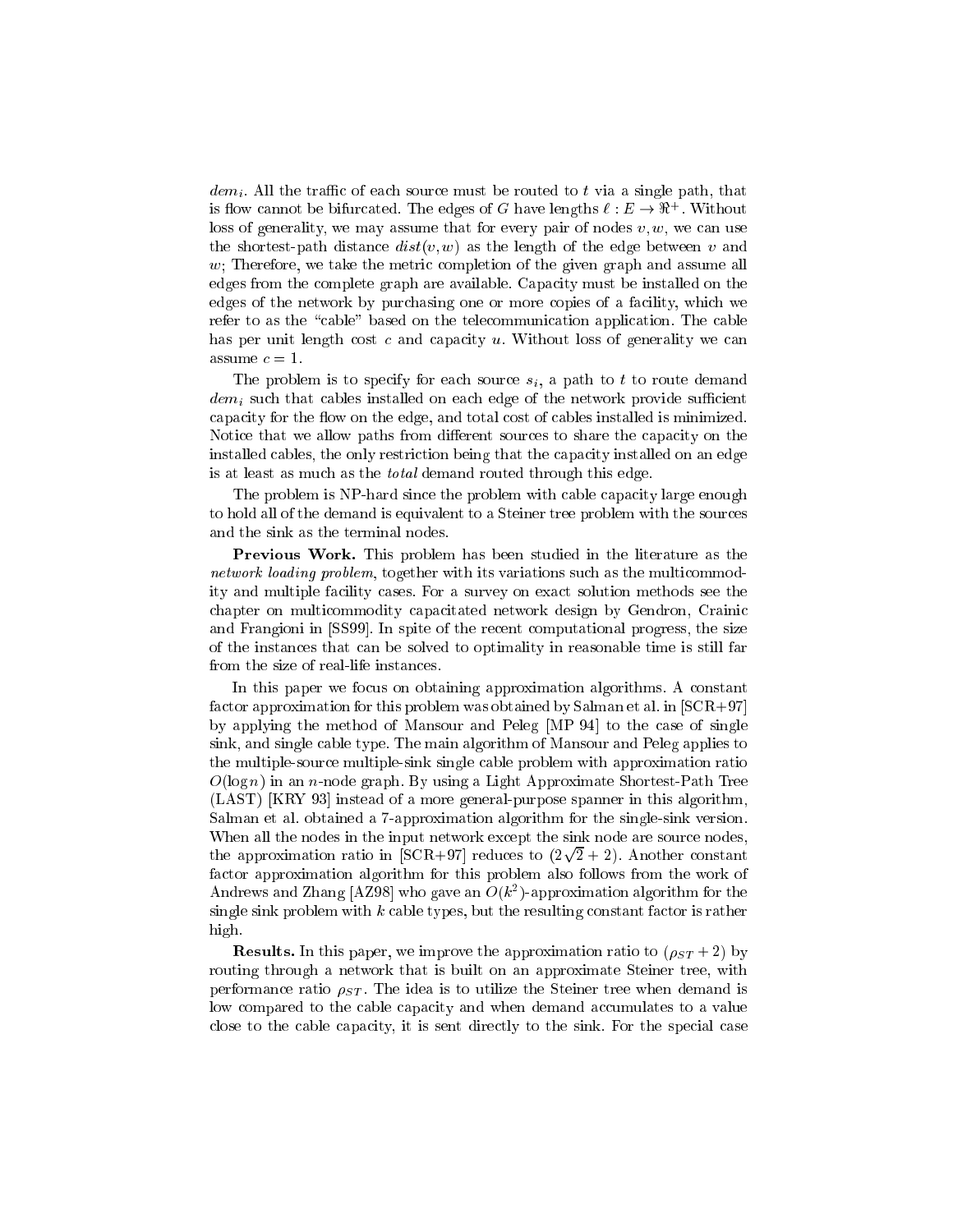when demand of each source is uniform, the approximation ratio improves to  $(\rho_{ST} + 1)$ . When all the nodes in the input network except the sink node are source nodes, the approximation ratio reduces to 3 with non-uniform demands, and to 2, for uniform demands.

Our study was also motivated by obtaining better approximation algorithms for the capacitated MST problem [Pap78,AG88,KB83,CL83,S83]: Given an undirected edge-weighted graph with a root node and a positive integer  $u$ , the problem is to find the minimum weight tree such that every subtree hanging off the root node has at most u nodes in it. This problem has been cited [KR98,AG88] to model the local access network design problem when every non-sink node is required to route a single unit of demand to the sink via cables each of capacity at most  $u$ . The requirement that every demand has to send its unit flow via a single path is modeled as requiring a tree as the solution. However, if routing these demands at nodes is not a concern, we can still enforce the nonbifurcating requirement for the demands without requiring that the solution be a tree. This reformulation leads exactly to our single cable problem in the uniform case with all nodes being sources. Our 2-approximation algorithm for this problem is then a better solution than the best-known 3-approximation [AG88] for the corresponding capacitated MST formulation. In the nonuniform demand case, our  $(\rho_{ST} + 2)$ -approximation is better than the best known 4-approximation presented in [AG88] in addition to handling the Steiner version that does not require all non-sink nodes be source nodes.

In the next two sections, we present the algorithms for the case of uniform and non-uniform demands, respectively. We close with an extension of the local access design problem.

### <sup>2</sup> Uniform Demand

We first present an approximation algorithm for the case when every source has the same demand. Without loss of generality, we assume demand equals one for each source.

We can outline the algorithm as follows. First we construct an approximate Steiner tree with terminal set  $S \cup \{t\}$  and cost  $dist(e)$  on each edge e in polynomial time. Let T be the approximate Steiner tree with worst-case ratio  $\rho_{ST}$ . Let the tree  $T$  be rooted at the sink node  $t$ . Next, we identify subtrees of  $T$  such that total demand in a subtree equals the cable capacity  $u$ . We then route the total demand within a subtree directly to the sink from the node of the subtree closest to the sink. The subtrees collected by the algorithm may contain common nodes but have disjoint source sets.

For a formal statement of the algorithm, we need the following definitions. Let the level of a node be the number of tree edges on its path to the root. The parent of a node  $v$  is the node adjacent to it on the path from  $v$  to  $t$ . For each node v, let  $T_v$  denote the subtree of T rooted at v and  $D(T_v)$  denote the total

<sup>1</sup> The MST is a 2-approximate solution. Better approximation ratios are known, e.g., a 1.55-approximation was given recently in [RZ00].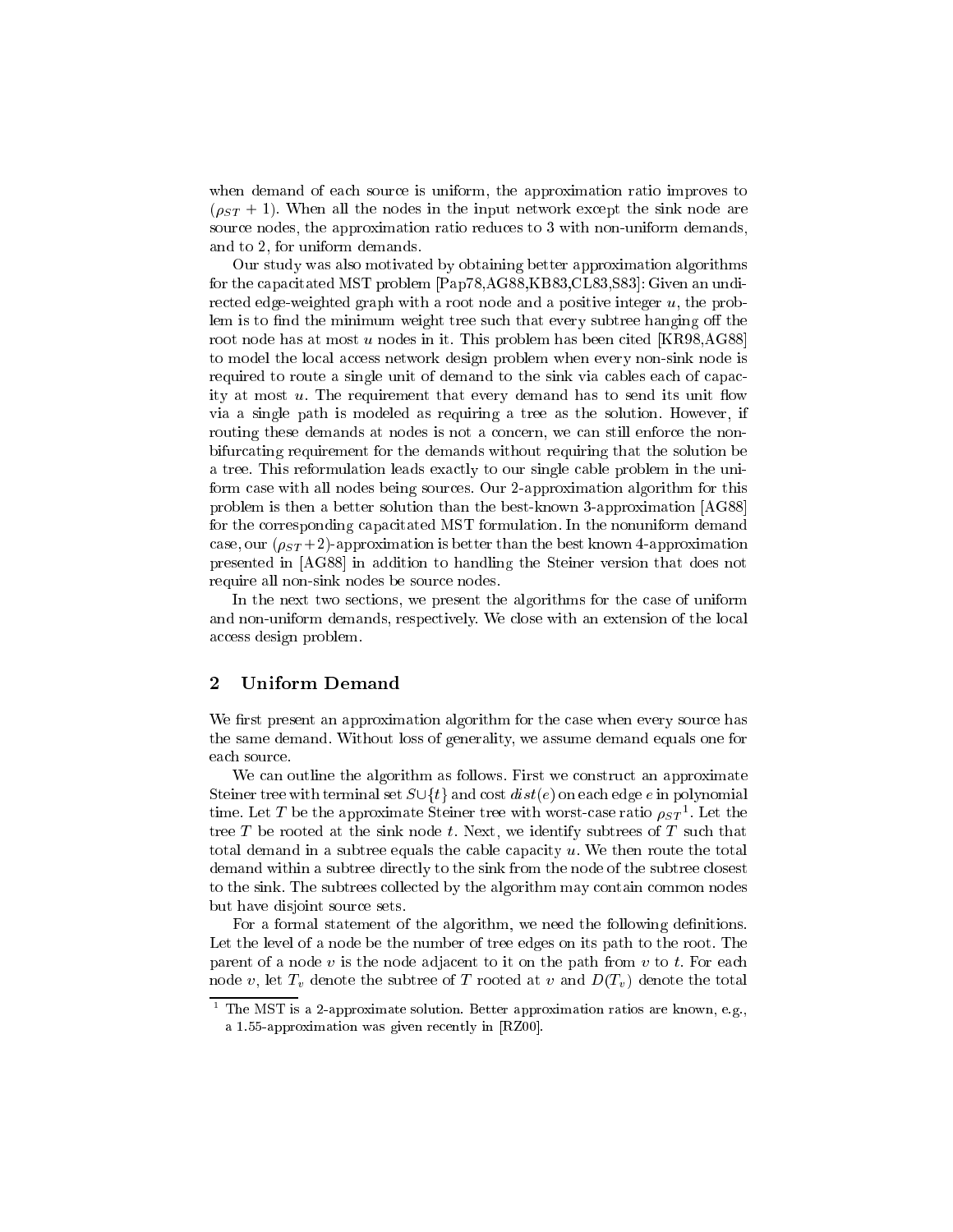unprocessed demand in  $T_v$ . Let R be the set of unprocessed source nodes. Then,  $D(T_v) = \sum_{s_i \in R \cap T_v} dem_i = |R \cap T_v|.$  The Algorithm Uniform below outputs a routing for the demand from each source to the sink, and the number of cables that are installed to support the routing.

Algorithm Uniform:

Initialize:  $R = S$ Main step: Pick a node v such that  $D(T_v) \geq u$  and level of v is maximum. If  $v = t$  or  $D(T_t) < u$ , then go to the final step. Pick a node, say w in  $R \cap T_v$  such that  $dist(w, t)$  is minimum, as a "hub" node. Let  $C = \{w\}.$ Collect source nodes in <sup>C</sup> (Details given below). Add edge  $(w, t)$  to the network and install one copy of the cable on  $(w, t)$ . Route demand of each source in  $C$  to the hub node  $w$  via the unique paths in  $T$ Route demand of C at the hub directly to the sink on  $(w, t)$ . Remove C from R, and set  $C = \emptyset$ . If  $R$  is not empty, repeat the main step. If  $R$  is empty, go to the final step. Final step: If  $R \neq \emptyset$ , then route all the demand in R to t via their path in T. For all edges  $e$  of  $T$ , Cancel the maximal possible amount of flow of equal value in opposite directions such that total flow will not exceed  $u$ . Install one copy of cable on the edges of  $T$  which have positive flow. Collect source nodes: Add v to C, if  $v \in R$ . Let  $v_1, \ldots, v_k$  be the children of v. If  $w \neq v$ , then Let  $v_p$  be the child of v such that the hub node w is in  $T_{v_p}$ . Add  $T_{v_p} \cap R$  to C. While  $|C| < u$ , Pick an unprocessed child of  $v$ , say  $v_i$ . If  $D(T_{v_i}) + |C| \leq u$ , then Add  $T_{v_i} \cap R$  to C.  $\equiv$   $\cdots$   $\rightarrow$   $\gamma$  is collected particle particle particle particle particle particle particle particle particle particle particle particle particle particle particle particle particle particle particle particle particl Scan  $T_{v_i}$  depth-first. Add sources in  $R \cap T_{v_i}$  to C until  $|C| = u$ . Return C.

**Lemma 1.** The algorithm routes demand such that flow on any edge of the tree <sup>T</sup> is at most the cable capacity u.

Proof. Consider an edge <sup>e</sup> of <sup>T</sup> . Let <sup>v</sup> be the incident node on <sup>e</sup> with higher level (see Figure 1). Flow on e is determined by the total flow coming out of  $T_v$  and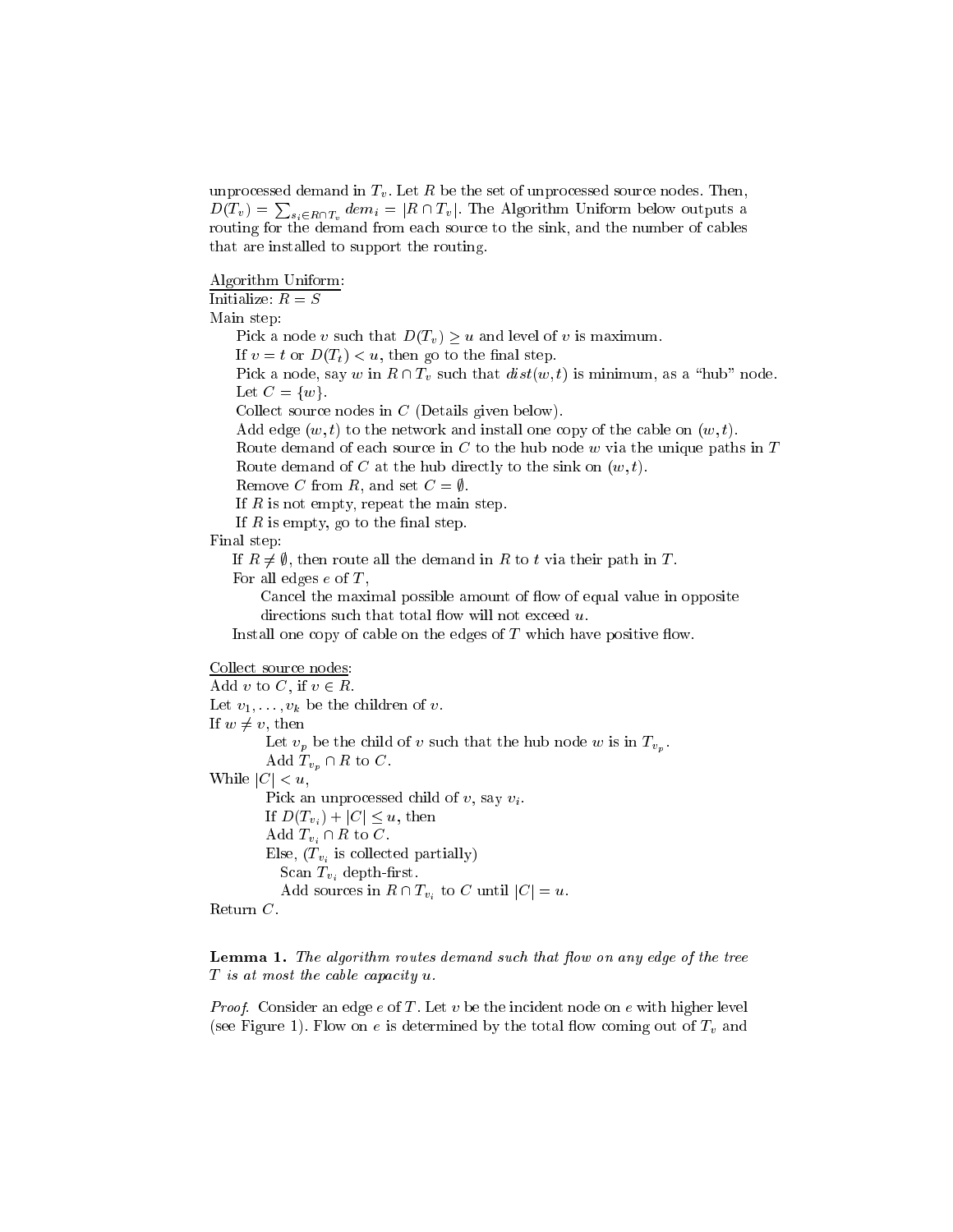

Fig. 1. Subtree  $T_v$  and its children.

going into  $T_v$ . Our proof is based on these two claims: Claim 1: Total flow going out of  $T_v$  is at most  $u-1$ . Claim 2: Total flow coming into  $T_v$  is at most  $u-1$ . To prove claims 1 and 2, we consider two cases based on how the sources in  $T_v$ 

are assigned to hub nodes by the algorithm. A partially assigned subtree has at least one of its source nodes collected in a set <sup>C</sup> and has at least one source node not in  $C$ .



Fig. 2. Examples of partially and completely assigned subtrees.

Suppose  $T_v$  is partially assigned (see Figure 2). The first time flow goes out of  $T_v$ , a subtree  $T_{\bar{v}}$  with  $\bar{v}$  at a smaller level than v is being processed by the algorithm. Due to the subtree selection rule, we can conclude that  $T_v$  has remaining demand strictly less than  $u$ . Therefore, total outflow from  $T_v$  will be at most  $u - 1$ . Hence, Claim 1 holds in this case.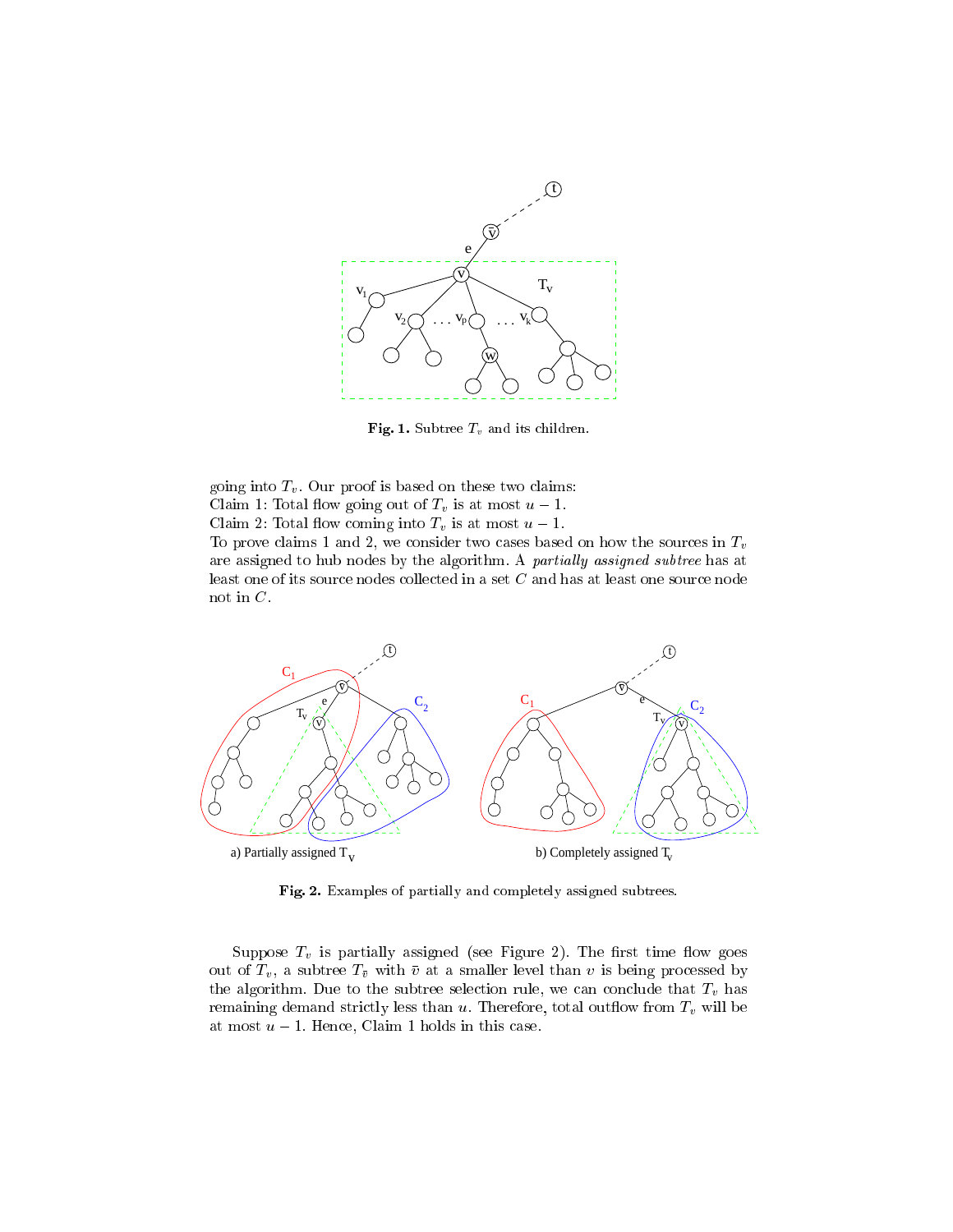The reason Claim 2 holds is as follows. When there exists an inflow into  $T_v$ , flow is accumulated at a hub node in  $T_v$ . Since the algorithm accumulates a flow of exactly u at any hub node, a flow of at most  $u-1$  will go into  $T_v$ . The algorithm first picks a subtree and a hub node in it, and collects demand starting with the subtrees of  $T_v$ . Therefore, the algorithm will not collect sources out of  $T_v$ , unless all the sources in  $T_v$  have already been collected. This implies that once flow enters  $T_v$ , none of the nodes in  $T_v$  will become a hub node again and hence flow will not enter  $T_v$  again.

Now let us assume that  $T_v$  is not partially assigned. Then all the sources in  $T_v$  are collected in the same set by the algorithm. If these sources are routed to a hub node out of the subtree, then outflow is at most  $u-1$ . If the sources are routed to a hub node in the subtree, then inflow is at most  $u-1$ . Inflow or outflow occurs only once. Thus, Claims 1 and 2 hold in this case, too.

For any edge of  $T$ , flow in one direction does not exceed  $u$ , by Claims 1 and 2. When there exists flow in both directions in an edge with total value greater than  $u$ , we cancel flow of equal value in opposite directions such that total flow will not exceed  $u$ . Cancelling flow will lead to reassigning some of the source nodes to hubs. See Figure 3 for an example.



Fig. 3. An example of cancelling flow and reassigning sources to hub nodes. Here  $w_1$ 

**Theorem 1.** There is a  $(1 + \rho_{ST})$ -approximation algorithm for the single-sink capacity instal lation problem with <sup>a</sup> single cable type and uniform demand.

and w2 are hub nodes chosen in the order of their indices.

Proof. Consider Algorithm Uniform. Let COP T be the cost of an optimal solution and  $C_{HEUR}$  be the cost of a solution output by the algorithm. Let  $C_{ST}$  denote the cost of the cables installed on the edges of the approximate Steiner tree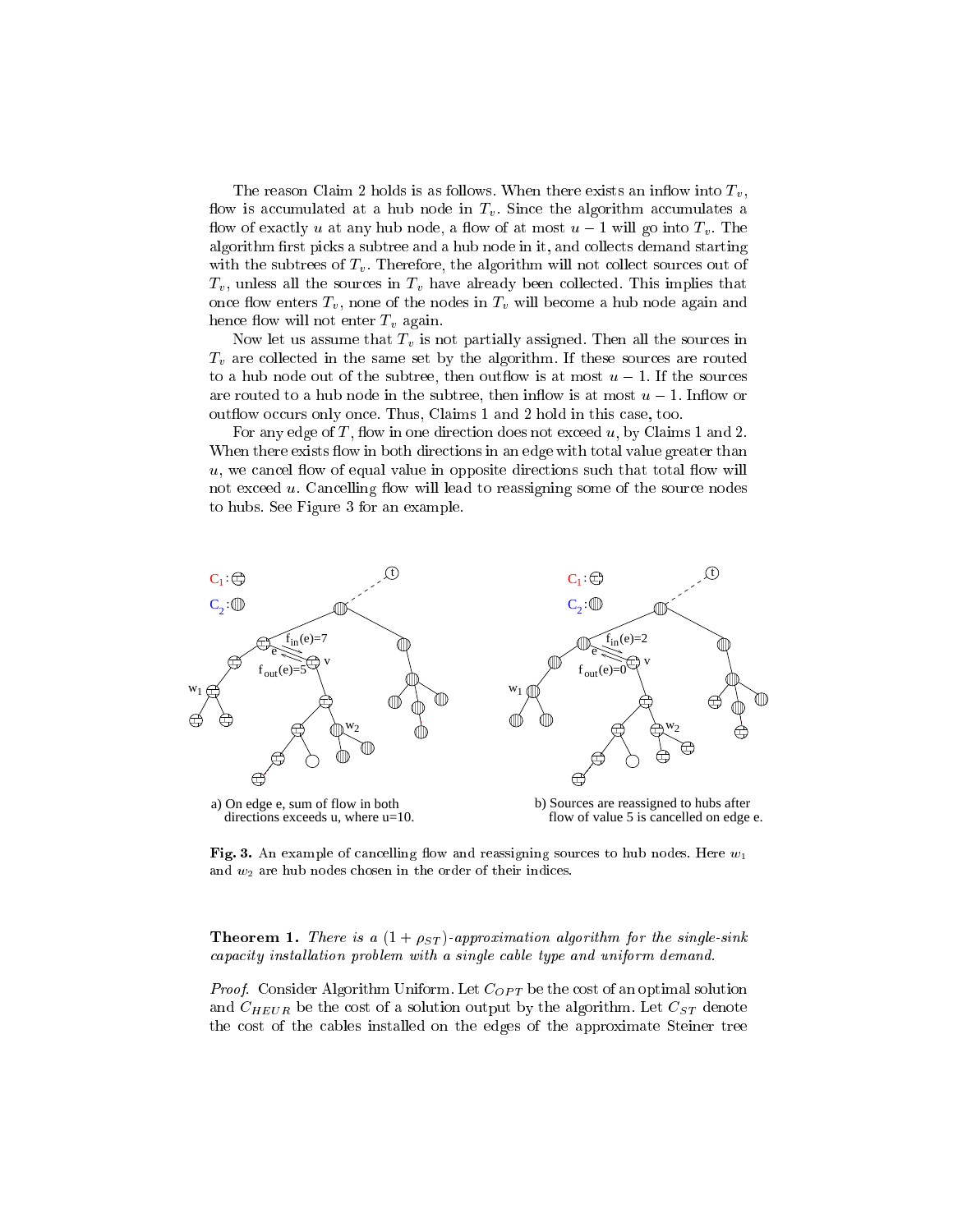T. Let  $C_{DR}$  be the cost of cables installed on the direct edges added by the algorithm.

By Lemma 1, at most one copy of cable is sufficient to accomodate flow on the edges of the approximate Steiner tree  $T$ . The cost of a Steiner tree with terminal set  $S \cup \{t\}$  is a lower bound on the optimal cost because we must connect the nodes in  $S$  to  $t$  and install at least one copy of the cable on each connecting edge. Therefore,  $C_{ST} \leq \rho_{ST} C_{OPT}$ .

For a source set  $C_k$  collected at iteration k, since  $|C_k| = u$ , the algorithm installs one copy of the cable on the shortest direct edge from the subtree  $T_v$ , which contains  $C_k$ , to t. The term  $\sum_{s_i \in S} \frac{dem_i}{u} \cdot dist(s_i, t)$  is a lower bound on COP T , since demity and at least distance of an atomic of at least distribution  $\{s_i\}$  , then be charged at least at the rate  $1/u$  per unit length. (In the uniform demand case,  $\frac{d}{dx}$  for all i.) Since source source source source source source  $\frac{d}{dx}$ **Programma**  $s_i \in C_k \frac{dem_i}{u} \cdot dist(s_i,t) = \sum_k$ **Programma**  $s_i \in C_k \frac{m}{u}$  is a lower bound on  $C_{OPT}$ , as well. As demand of a set Ck is sent via the source in  $\mathbb{R}^n$  that is close to that is close to that is closest to that is close to the source in Ck that is close to the source in Ck that is close to the source in C (the hub node  $w_k$ ), we get

$$
dist(w_k, t) = \min_{s_i \in C_k} dist(s_i, t) \le \frac{\sum_{s_i \in C_k} dist(s_i, t)}{\sum_{s_i \in C_k} 1} = \sum_{s_i \in C_k} \frac{dist(s_i, t)}{u}.
$$
 (1)

Thus, we finally have

$$
C_{DR} = \sum_{k} dist(w_k, t) \le \sum_{k} \sum_{s_i \in C_k} \frac{dist(s_i, t)}{u} \le C_{OPT}.
$$
 (2)

Therefore,  $C_{HEUR} = C_{ST} + C_{DR} \leq (1 + \rho_{ST})C_{OPT}$ .

#### <sup>3</sup> Non-uniform Demand

When source nodes have arbitrary demand,  $dem_i$  for source  $s_i$ , it is no longer possible to collect sources with total demand exactly equal to the capacity u. If we were allowed to split the (integral) demand for any source into single integral units each of which can be routed in separate paths to the sink, notice that the algorithm of the previous section can be used by expanding each source  $s_i$  to  $dem_i$  sources connected by zero-length edges in the tree. However, in the more general case, all the flow of a source must use the same path to the sink. In this case, we modify Algorithm Uniform so that we send demand directly to the sink when it accumulates to an amount between  $u/2$  and u. To guarantee that we don't exceed u while collecting demand, we send all sources with demand at least  $u/2$  directly at the beginning of the algorithm.

For a source set C, let  $dem(C)$  be the total demand of sources in C. Recall that  $D(C)$  is the total remaining (unprocessed) demand of C, as defined for the uniform demand case. The modied algorithm, which we call Algorithm Non-uniform, is as follows.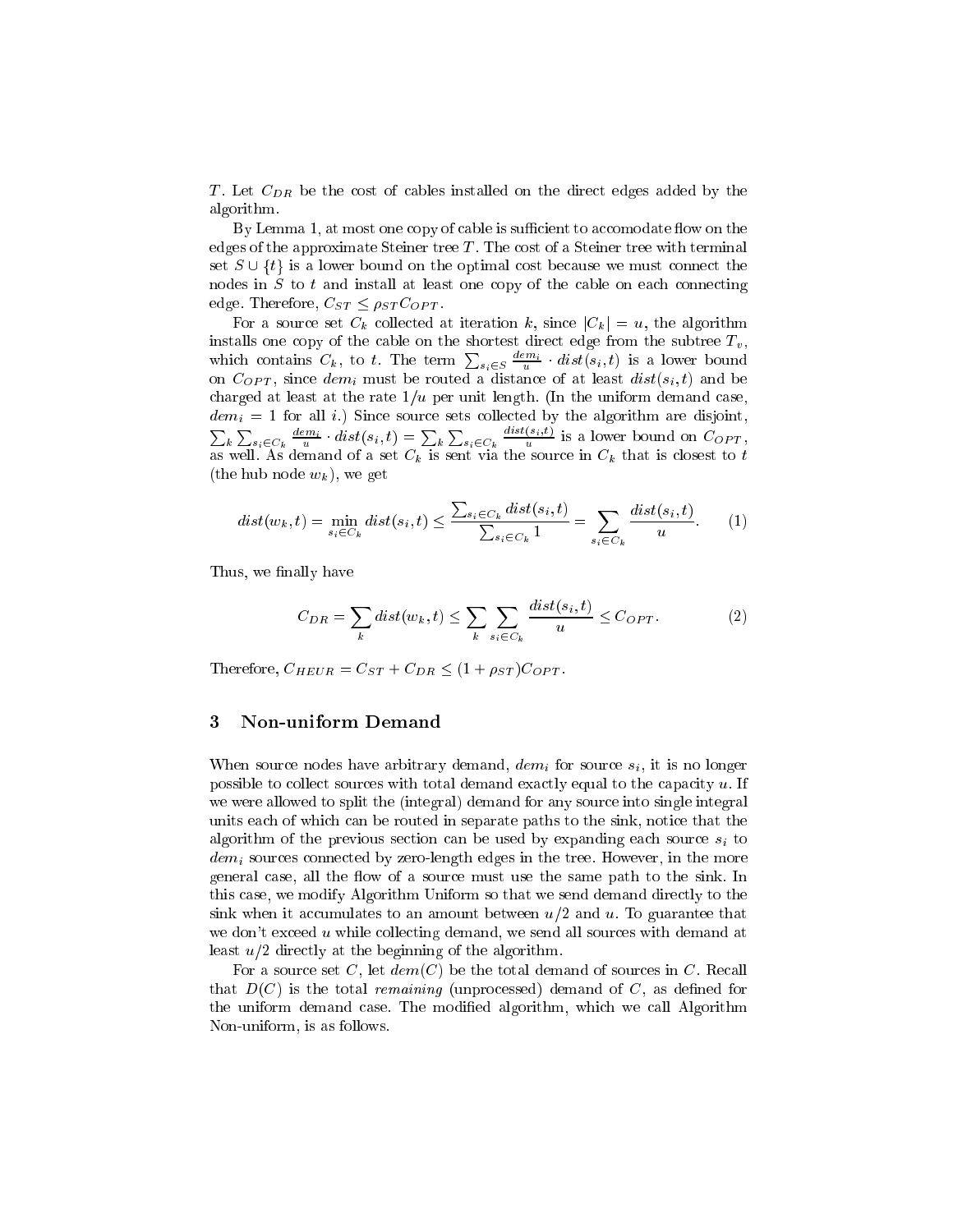Algorithm Non-uniform:

Initialize:  $R = S$ . Preprocessing: (send large demands directly) For all sources  $s_i$  such that  $dem_i \geq u/2$ , Route the demand on  $(s_i, t)$ . Install  $\left| \frac{d}{dx} \right|$  copies of cable on  $(s_i, t)$ . Remove si from R. Main step: Pick a node v such that  $D(T_v) \geq u/2$  and level of v is maximum. If  $v = t$ , or  $D(T_t) < u/2$ , then go to the final step. Pick a node, say w in  $R \cap T_v$  such that  $dist(w, t)$  is minimum, as a "hub" node. Let  $C = \{w\}$ . Collect source nodes in <sup>C</sup> (Details given below). Add edge  $(w, t)$  to the network and install one copy of the cable on  $(w, t)$ . Route demand of each source in  $C$  to the hub node via the unique path in  $T$ . Route demand of C at the hub directly to the sink on  $(w, t)$ . Remove C from R and set  $C = \emptyset$ . If  $R$  is not empty, repeat the main step. If  $R$  is empty, go to the final step. Final step: If  $R \neq \emptyset$ , then route all the demand in R to t via the unique paths in T. Install one copy of cable on the edges of  $T$  which have positive flow. Collect source nodes: Collect source nodes: Add v to C, if  $v \in R$ . Let  $v_1, \ldots, v_k$  be the children of v. If  $w \neq v$ , then Let  $v_p$  be the child of v such that the hub node w is in  $T_{v_p}$ . Add  $T_{v_p} \cap R$  to C. While  $dem(C) < u/2$ , Pick an unprocessed child of  $v$ , say  $v_i$ . Add  $T_{v_i} \cap R$  to C. Return C.

Lemma 2. The algorithm routes demand such that:

1) ow on any edge of the tree <sup>T</sup> is at most u, and

2) ow on <sup>a</sup> direct edge added by the algorithm is at least u=2 and at

Proof. The proof is simpler compared to the uniform-demand case because the algorithm does not assign any subtree partially. Consider an edge  $e$  of  $T$ . Let  $v$ be incident on e such that e is not in  $T_v$ . Since all the sources in  $T_v$  are collected in the same set by the algorithm, demand of these sources is routed to a hub node either out of the subtree, or in the subtree, but not both. Thus, flow exists only in one direction. If the demand of sources is routed to a hub node out of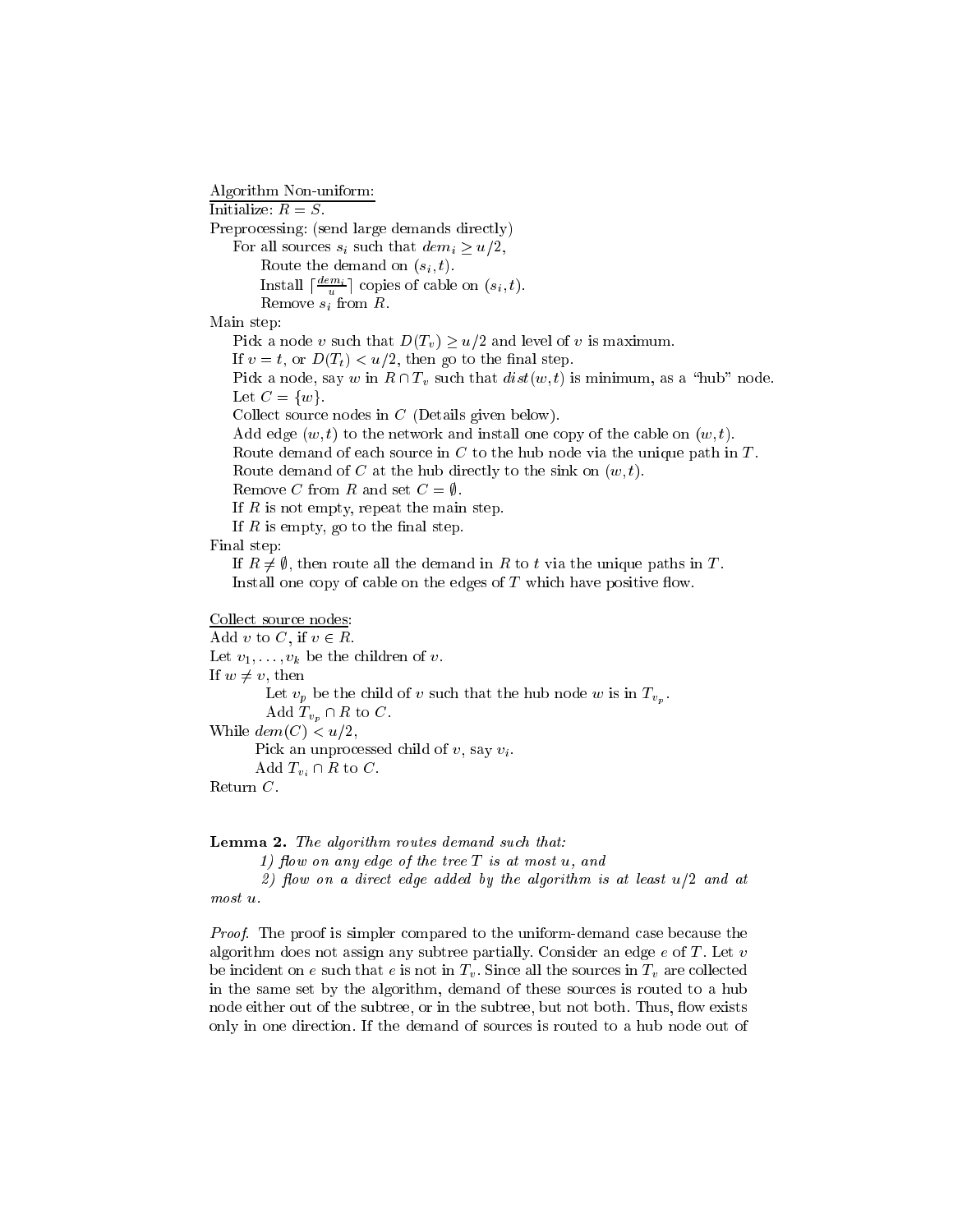$T_v$ , then outflow is at most  $u-1$ . If the demand is routed to a hub node in the subtree, then inflow is at most  $u-1$ . Thus, for any edge of T, flow does not exceed u.

Due to the subtree selection rule in the algorithm, if a subtree  $T_v$  is selected, then all the subtrees rooted at its children have remaining demand strictly less than  $u/2$ . Therefore, the first time  $dem(C)$  exceeds  $u/2$ , it will be at most u so that total flow on the direct edges added by the algorithm is in the range  $[u/2, u]$ .

**Theorem 2.** There is a  $(2 + \rho_{ST})$ -approximation algorithm for the single-sink edge instal lation problem with <sup>a</sup> single cable type and non-uniform demand.

Proof. We use the same denitions of COP T , CHEUR, CDR and CST as in the proof of Theorem 1.

By Lemma 2, at most one copy of the cable is sufficient to accommodate flow on the edges of the approximate Steiner tree T. Therefore,  $C_{ST} \leq \rho_{ST} C_{OPT}$ .

For a source set  $C_k$  collected at iteration k, the algorithm installs one copy of the cable on the shortest direct edge from the subtree  $T_v$ , which encloses  $C_k$ , to t. By Lemma 2, at most one copy of cable is sufficient to accommodate our the direct edges from hub nodes to t and dem(Ck)  $\equiv$   $\alpha$  )  $\equiv$   $\alpha$  . The term <sup>P</sup>  $s_i \in S$   $\frac{m_i}{u} \cdot dist(s_i, t)$  is a lower bound on  $C_{OPT}$  as in the uniform demand case. Since source sets collected by the algorithm have disjoint sources and demand from a set  $C_k$  is sent via the source in  $C_k$  that is closest to t (the hub node  $w_k$ ),

$$
C_{OPT} \ge \sum_{k} \sum_{s_i \in C_k} \frac{dem_i}{u} dist(s_i, t) \ge \sum_{k} \sum_{s_i \in C_k} \frac{dem_i}{u} (\min_{s_i \in C_k} dist(s_i, t)).
$$
 (3)

Since  $\sum_{s_i \in C_k} dem_i \geq \frac{u}{2}$  and  $\min_{s_i \in C_k} dist(s_i, t) = dist(w_k, t)$ , we have

$$
C_{OPT} \ge \sum_{k} \sum_{s_i \in C_k} \frac{1}{2} dist(w_k, t) = \frac{1}{2} C_{DR}.
$$
 (4)

Therefore,  $C_{HEUR} = C_{ST} + C_{DR} \leq (2 + \rho_{ST})C_{OPT}$ .

#### <sup>4</sup> Extensions

Our methods apply to the following extension of the local access network design problem: Instead of specifying a single sink node, any node  $v$  in the graph can be used as a node that sinks u units of demand at a cost of  $f_v$ . A node is allowed to sink more than  $u$  units of demand by paying  $\lceil \frac{-u}{u} \rceil + J_v$  cost to sink  $dem$ units of flow. The problem is to open sufficient number of sinks and route all the demands to these sinks at minimum cable plus sink opening costs.

To model this extension, we extend the metric in two steps: 1) create a new sink node t with edges to every vertex v of cost  $f_v$ , 2) take the metric completion of this augmented network. Notice that the second step may decrease some of the costs on the edges incident on the new sink t (e.g., if  $f_i + dist(j, i) < f_j$ ,